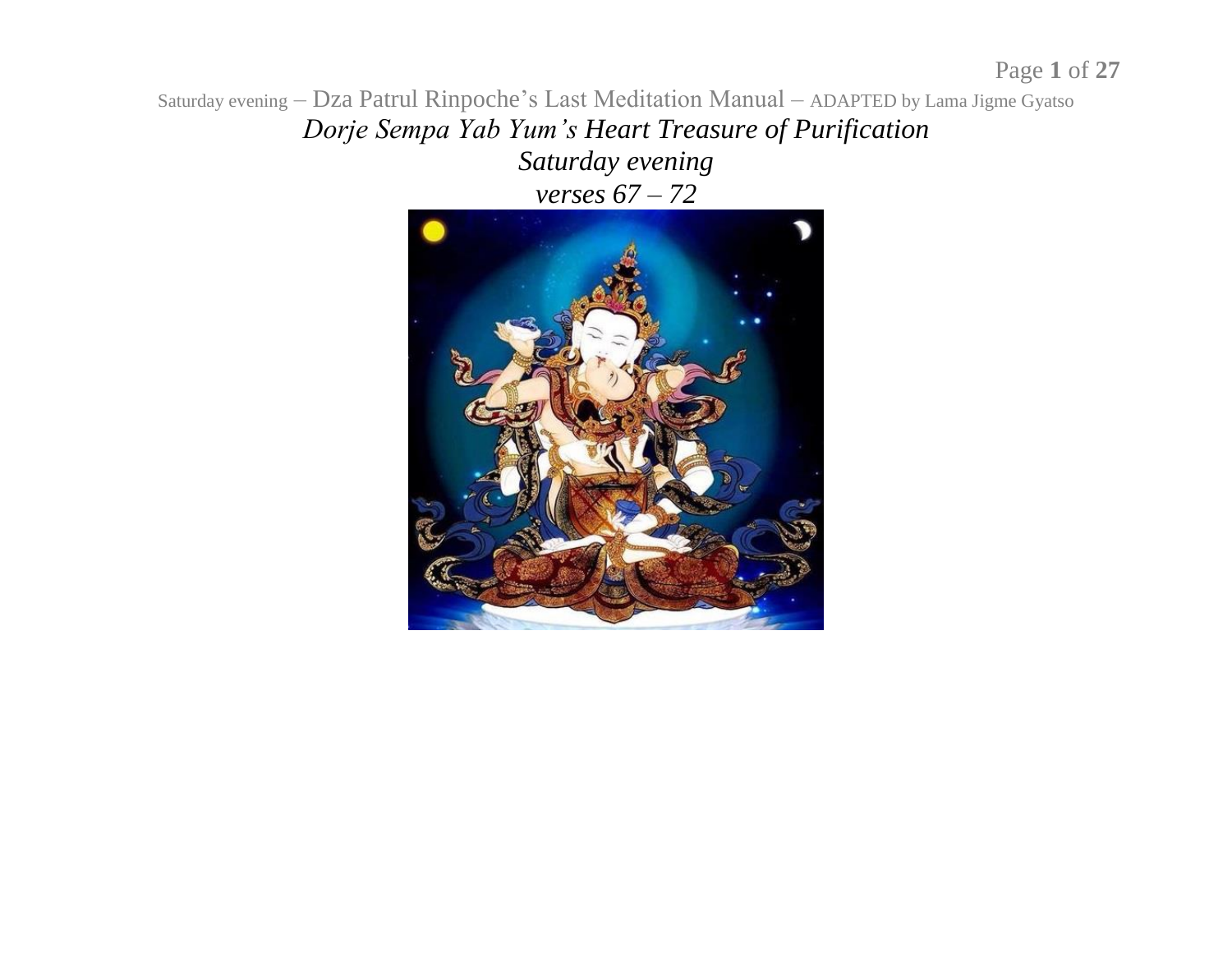#### Contents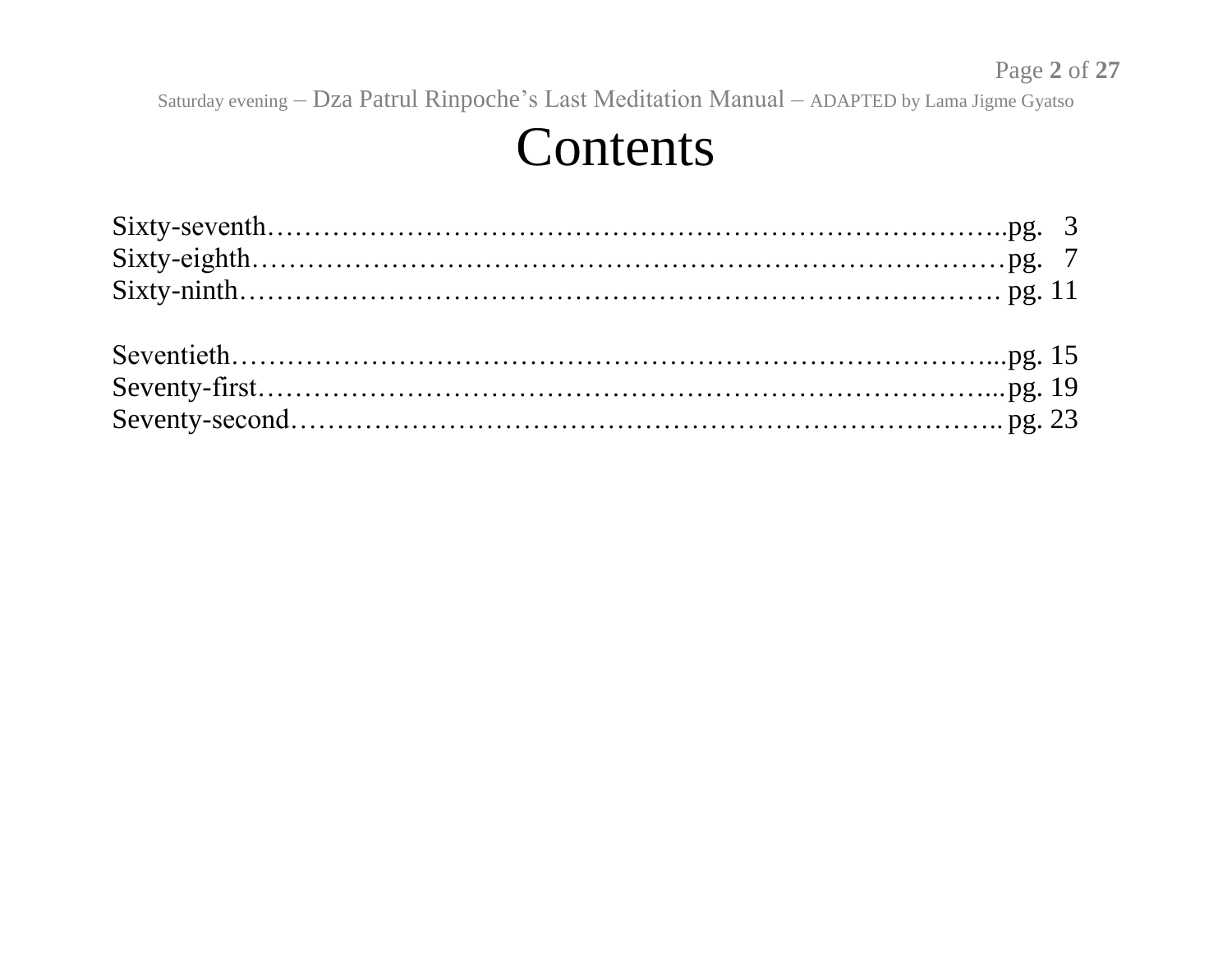*Sixty-seventh passage The folly of scatteredness*

Wh**á**t use is rushing around? Coming and going just tires yo**ú** out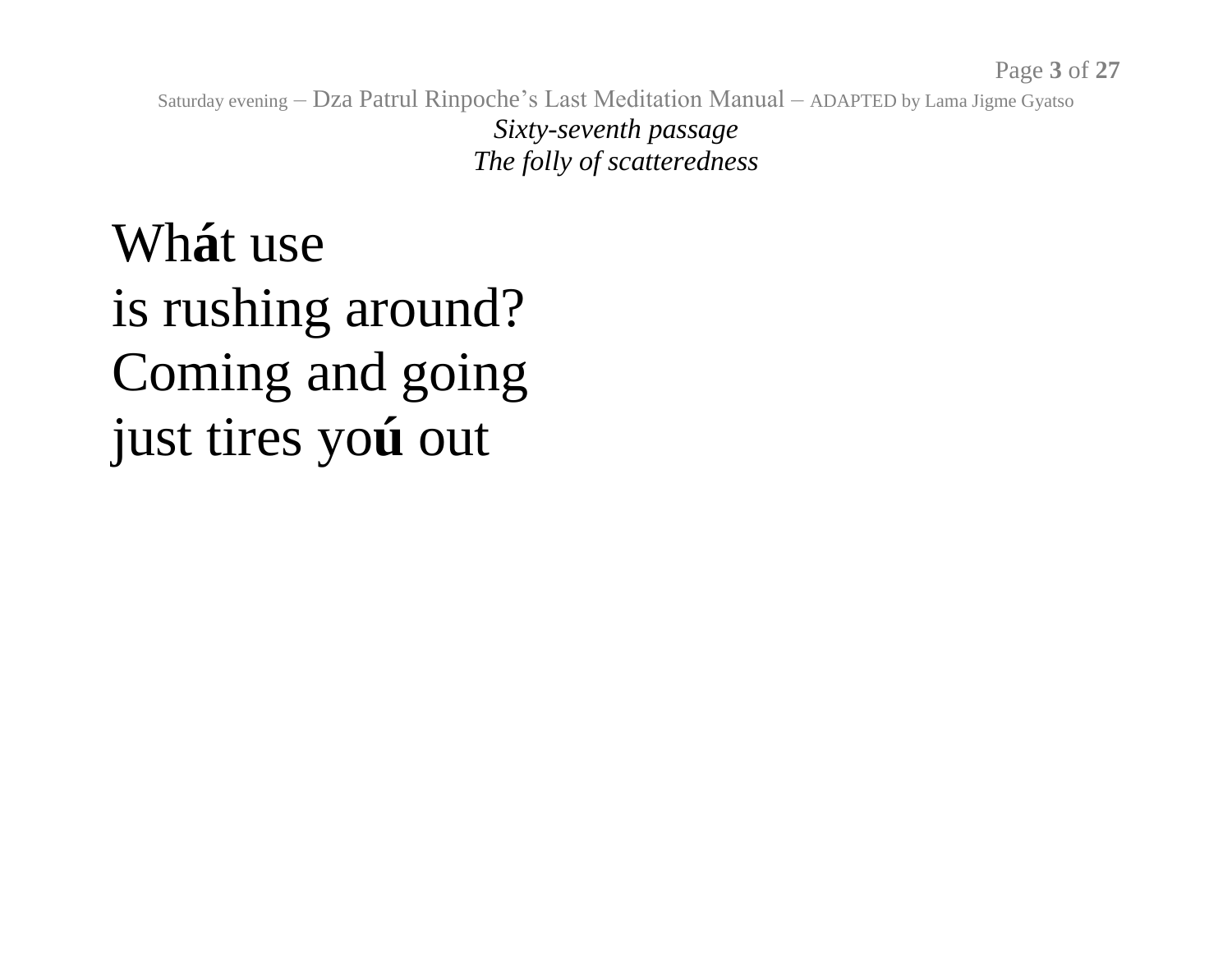Page **4** of **27**

Saturday evening – Dza Patrul Rinpoche's Last Meditation Manual – ADAPTED by Lama Jigme Gyatso

# l**ó**ok how far your wandering has taken you from the Dh**á**r-ma.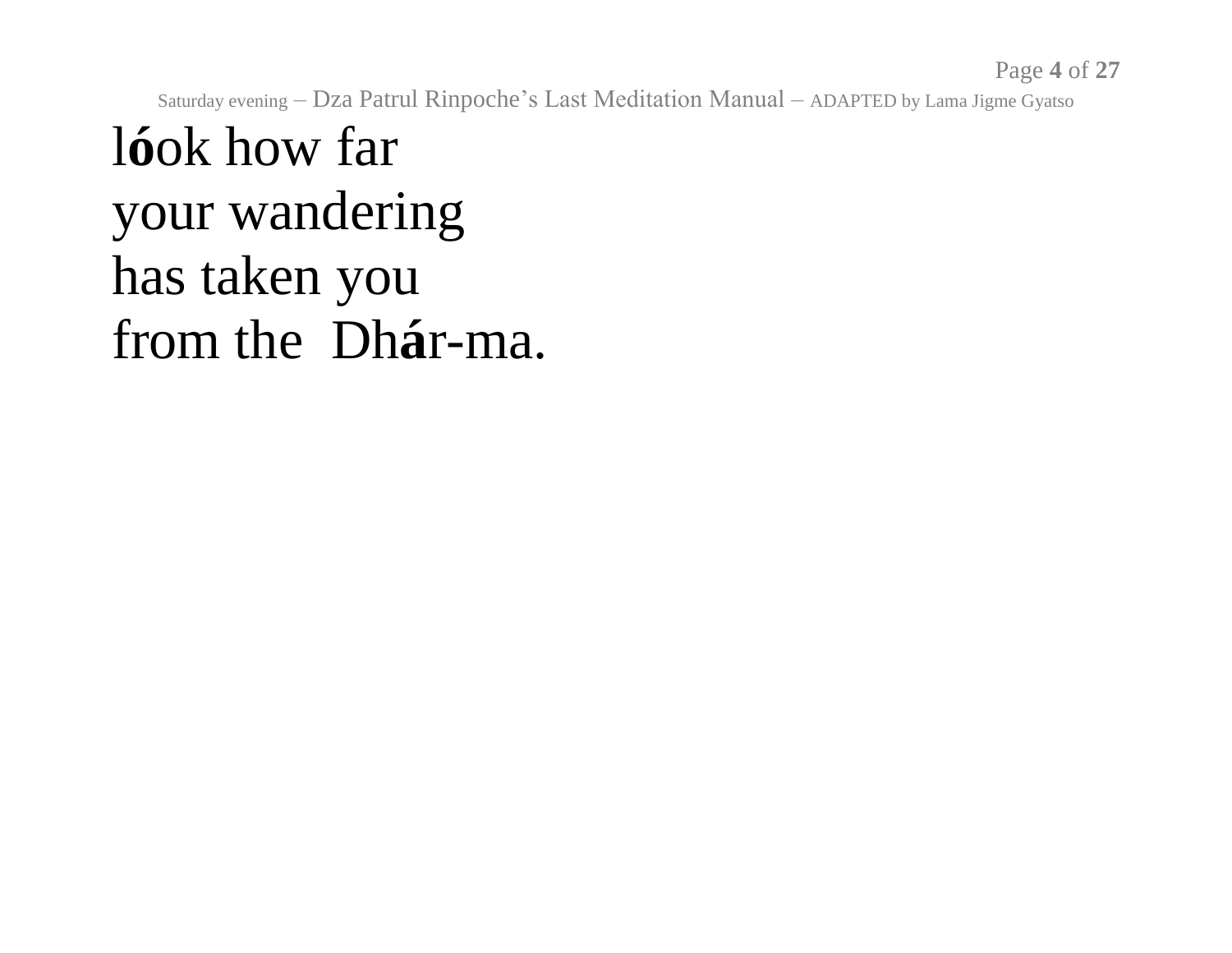Page **5** of **27**

Saturday evening – Dza Patrul Rinpoche's Last Meditation Manual – ADAPTED by Lama Jigme Gyatso

N**ó**w you *had* better just settle down and **relax yoúr mind**;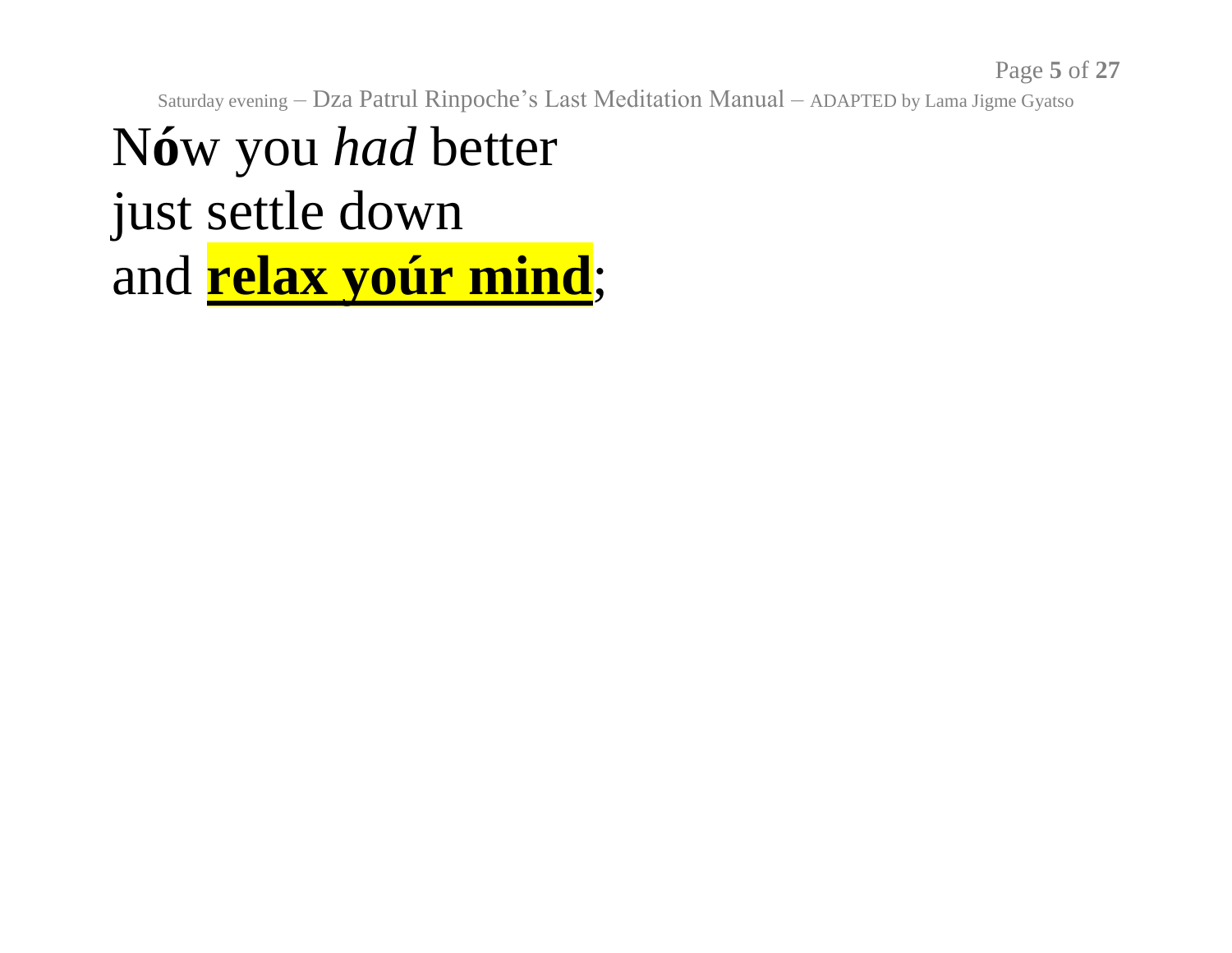Page **6** of **27**

Saturday evening – Dza Patrul Rinpoche's Last Meditation Manual – ADAPTED by Lama Jigme Gyatso

# st**á**ying put, **carefree and at ease**, recite *this* six-syllable m**á**ntra.

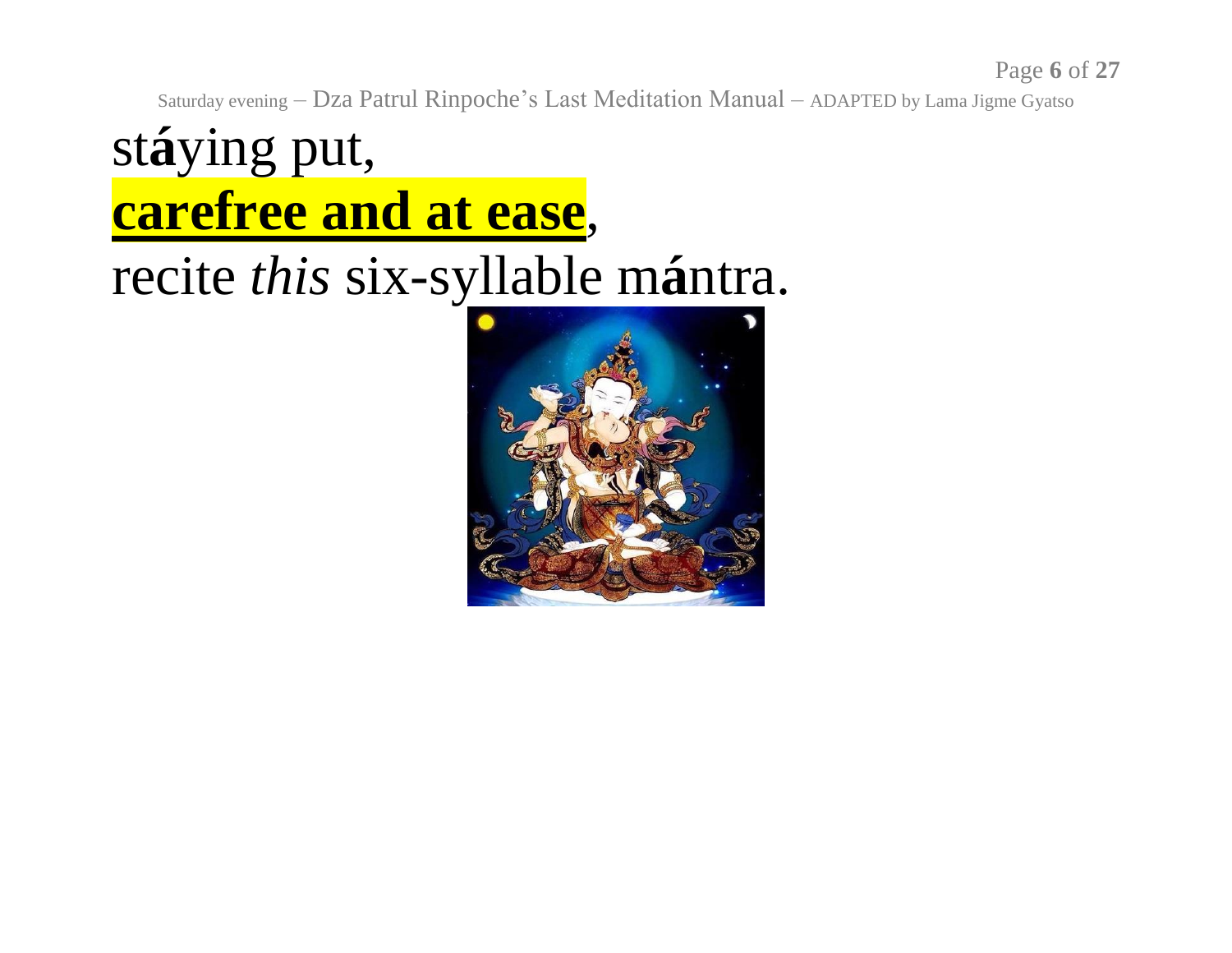Saturday evening – Dza Patrul Rinpoche's Last Meditation Manual – ADAPTED by Lama Jigme Gyatso *Sixty-eighth passage The folly of culinary indulgence* 

Wh**á**t use is all you have eaten? It all just turned into excr**é**ment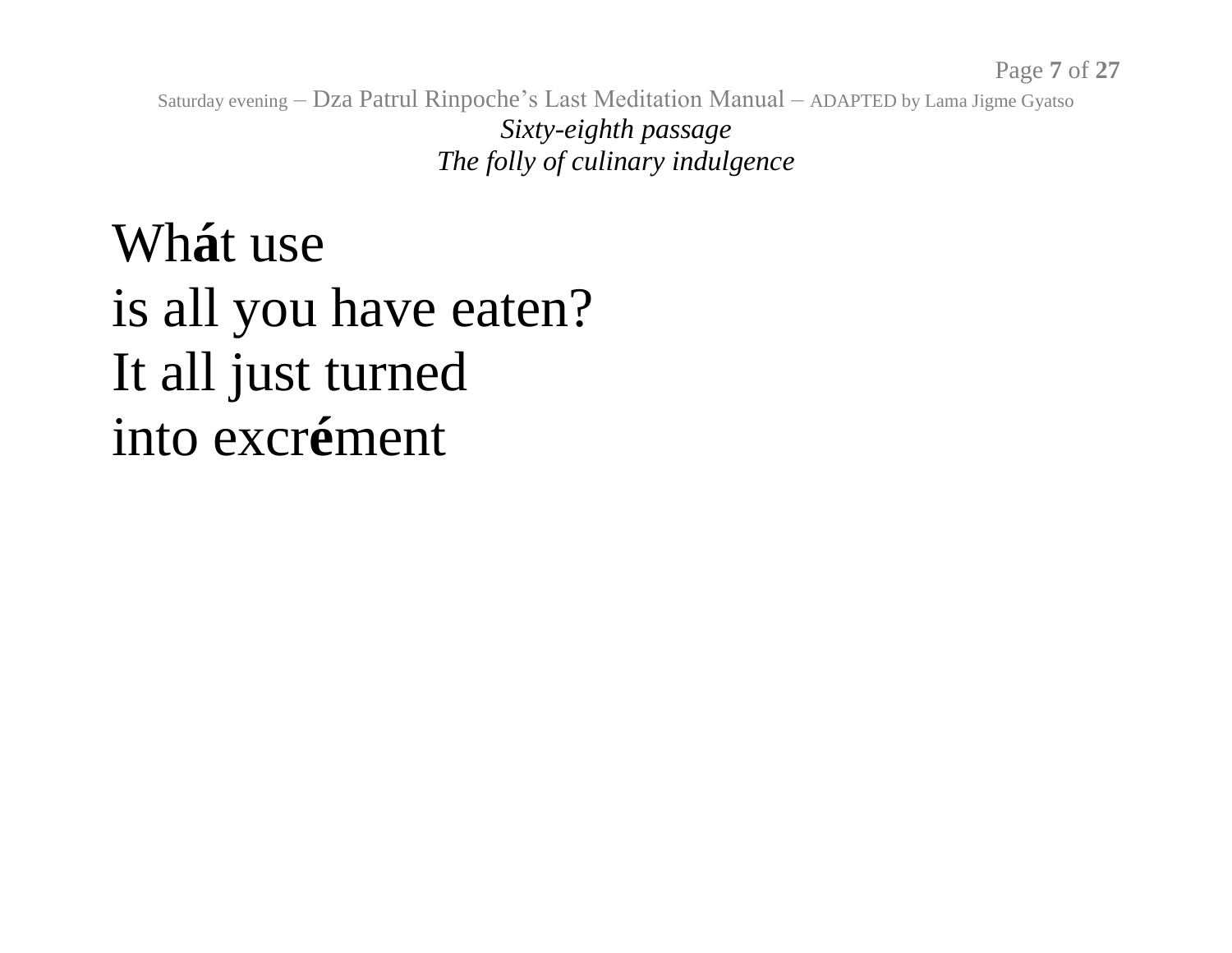# l**ó**ok how insatiable your appetite h**á**s been.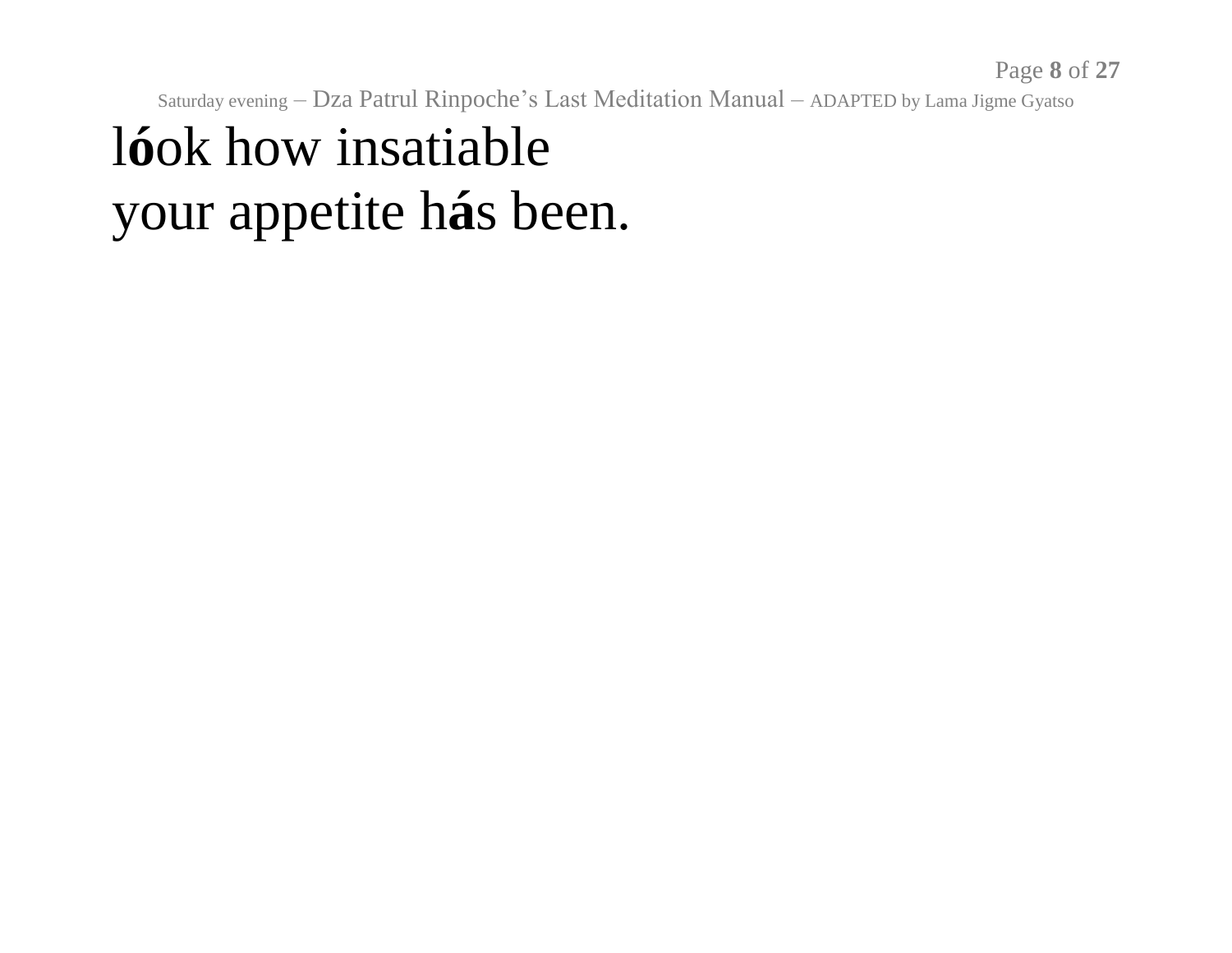#### N**ó**w you *had* better nourish yourself with the food of Sa-m**á**-dhi;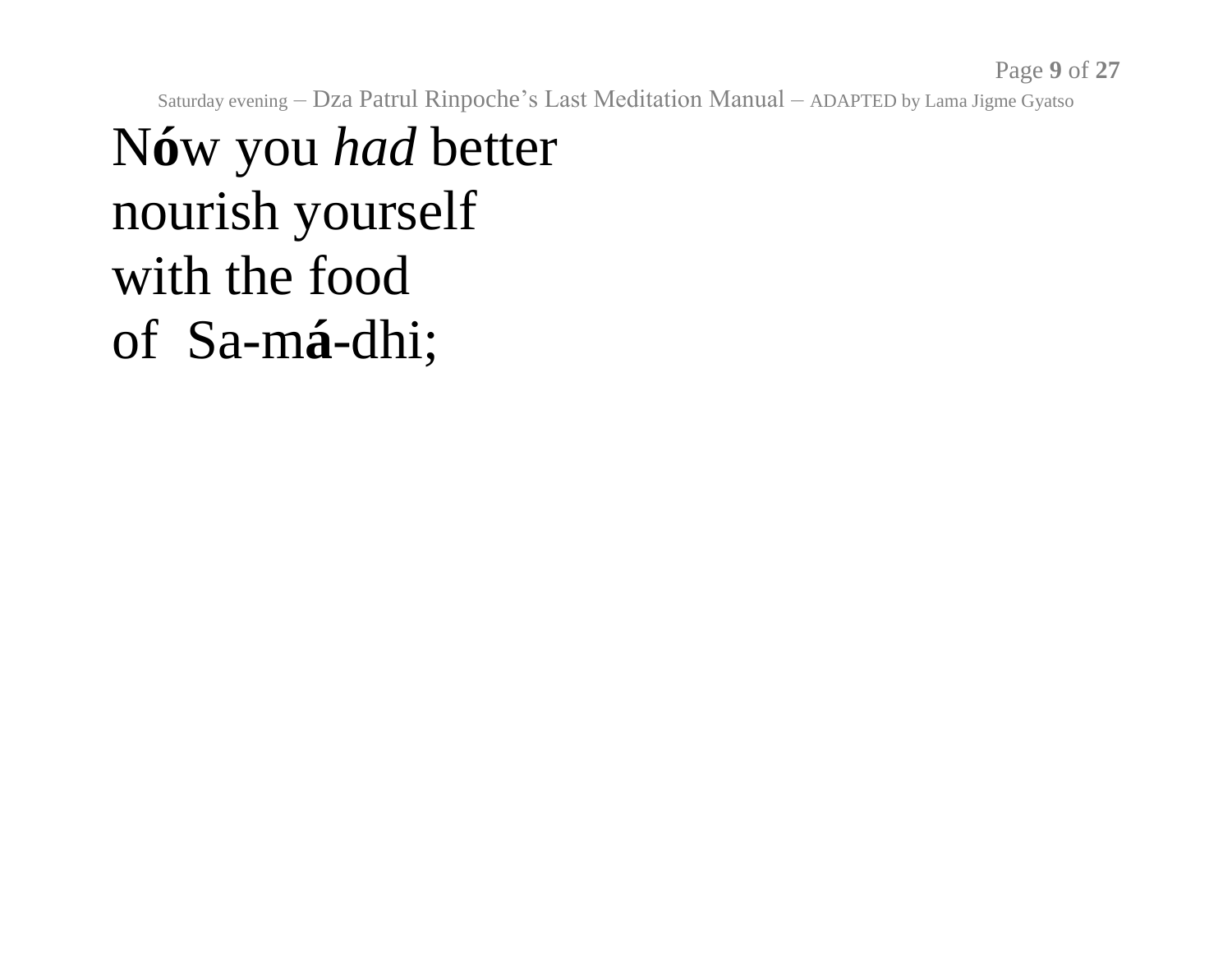# qu**í**t all that eating and drinking, recite *this* six-syllable m**á**ntra.

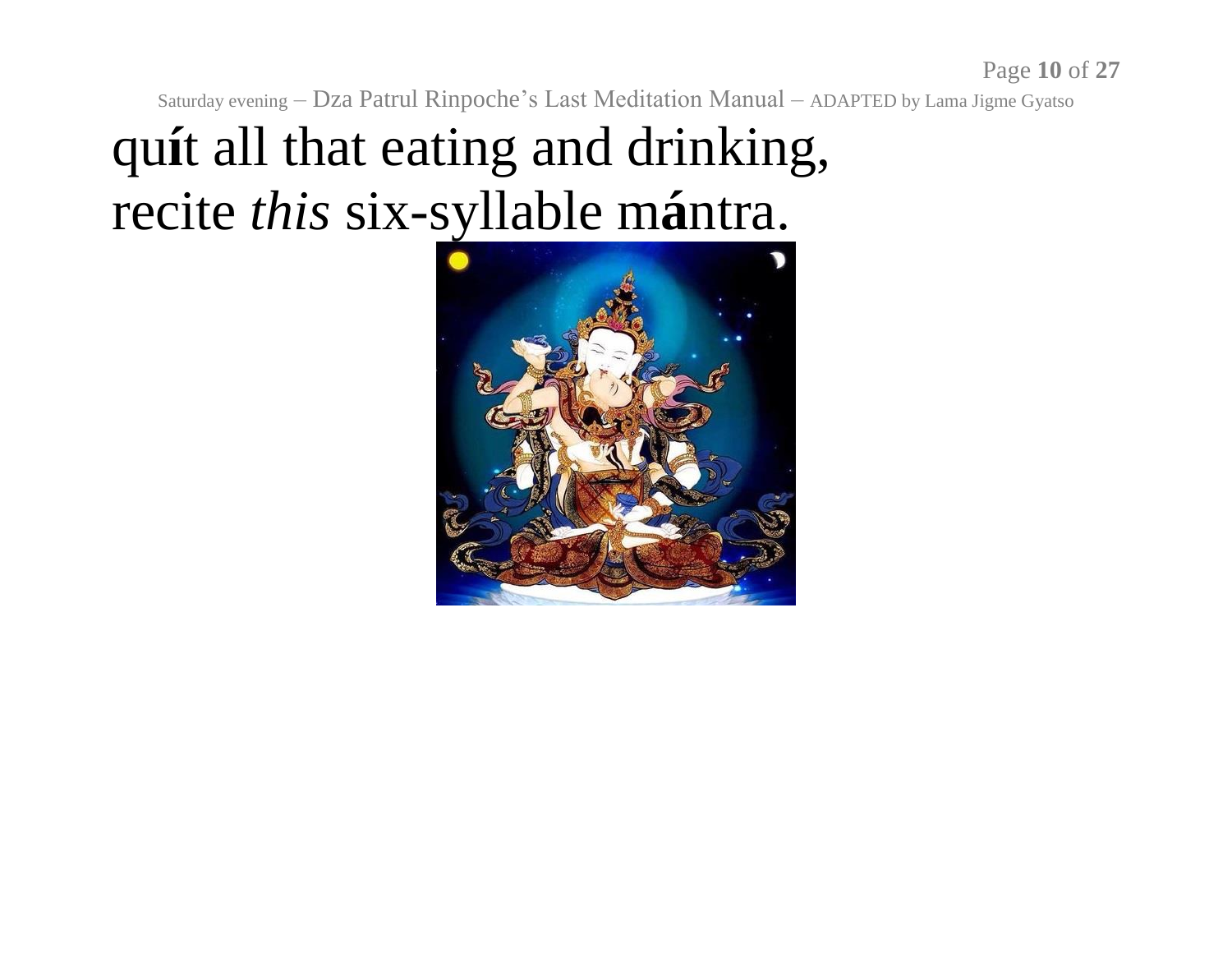*Sixty-ninth passage The folly of plans*

Wh**á**t use are all your thoughts? They *have* just brought more del**ú**sion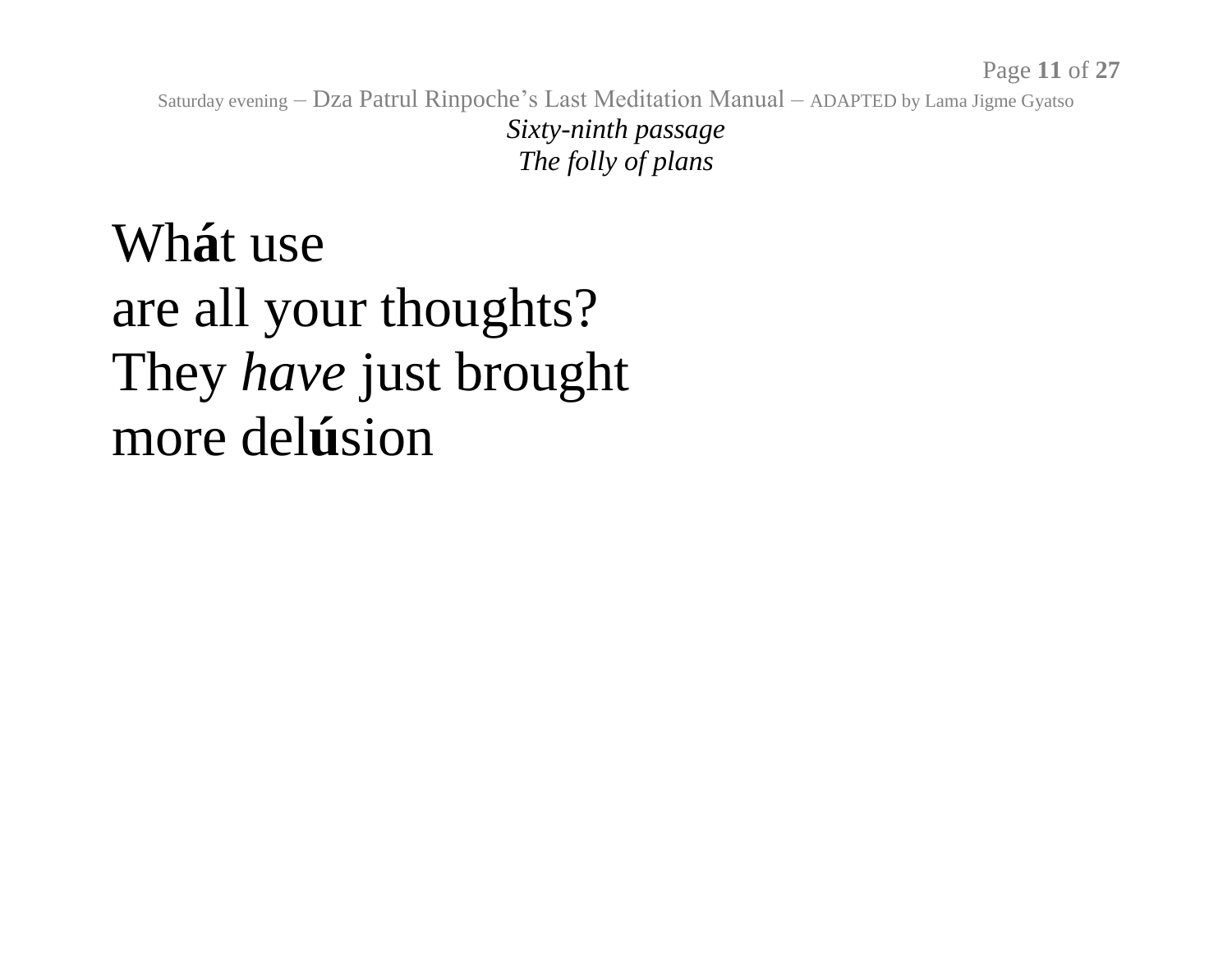Page **12** of **27**

Saturday evening – Dza Patrul Rinpoche's Last Meditation Manual – ADAPTED by Lama Jigme Gyatso

l**ó**ok how few of all your aims you *have* managed to **á**chieve.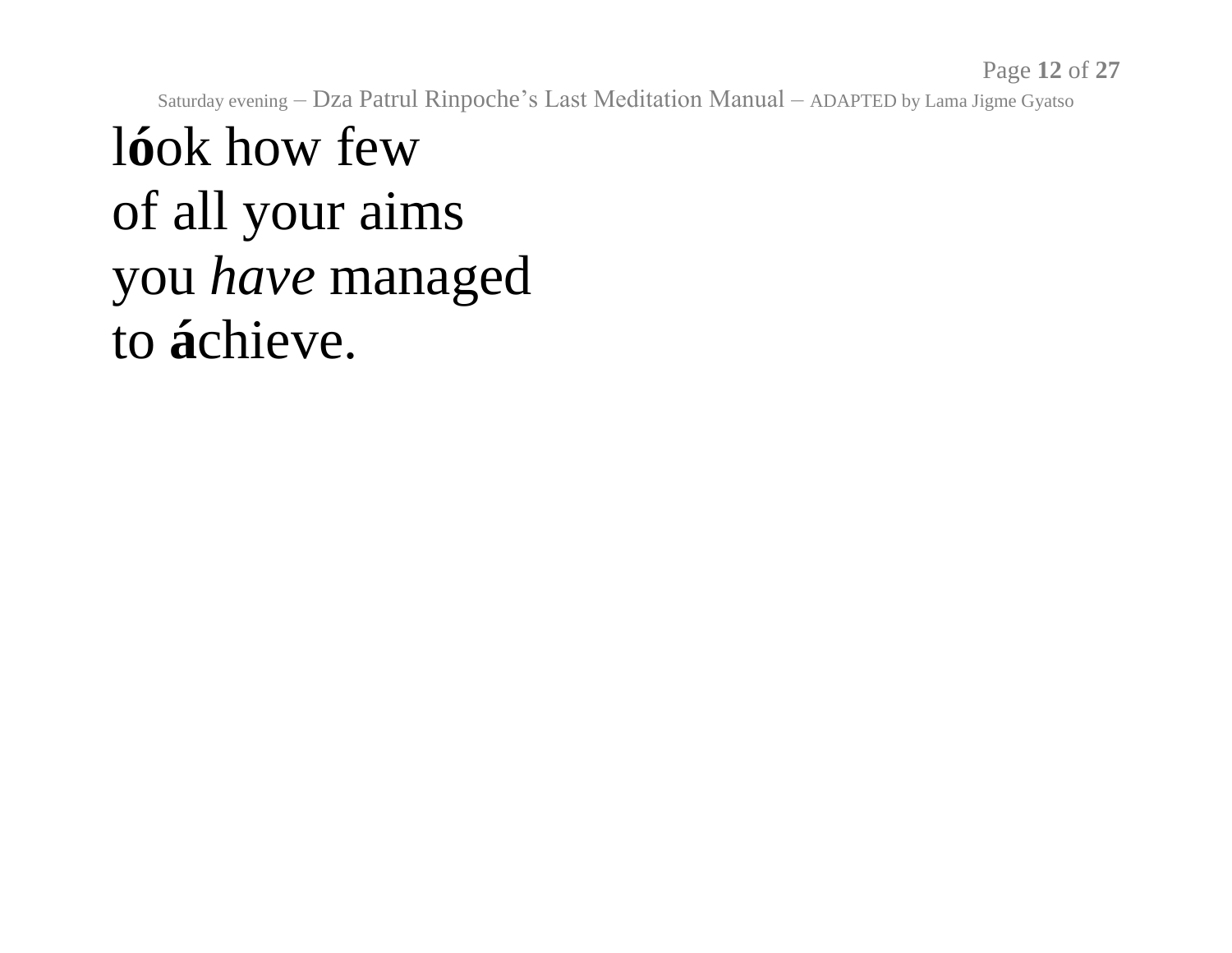# N**ó**w for this life's concerns you *had* better NOT think too far **á**head;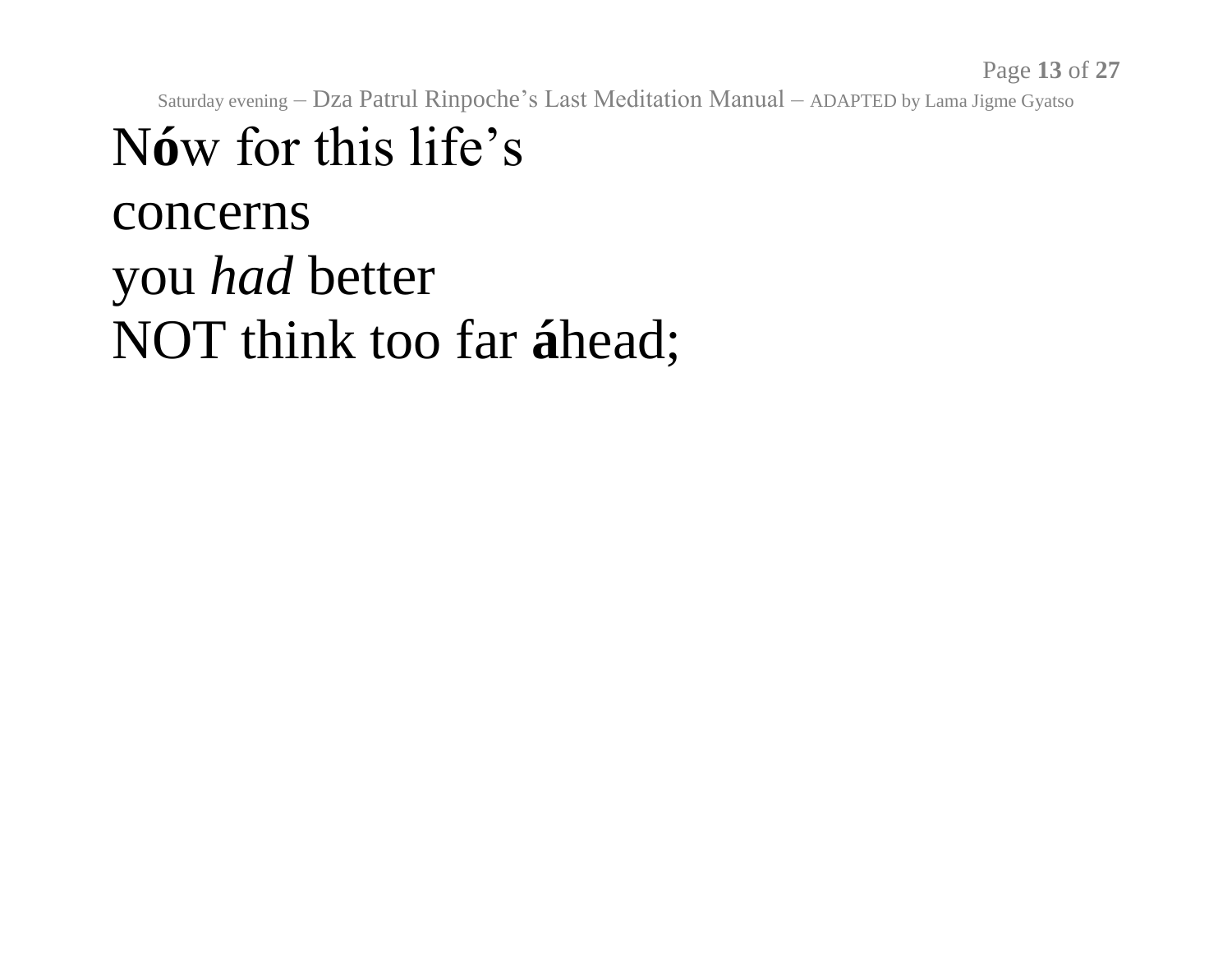# dr**ó**pping all your plans, recite *this* six-syllable m**á**ntra.

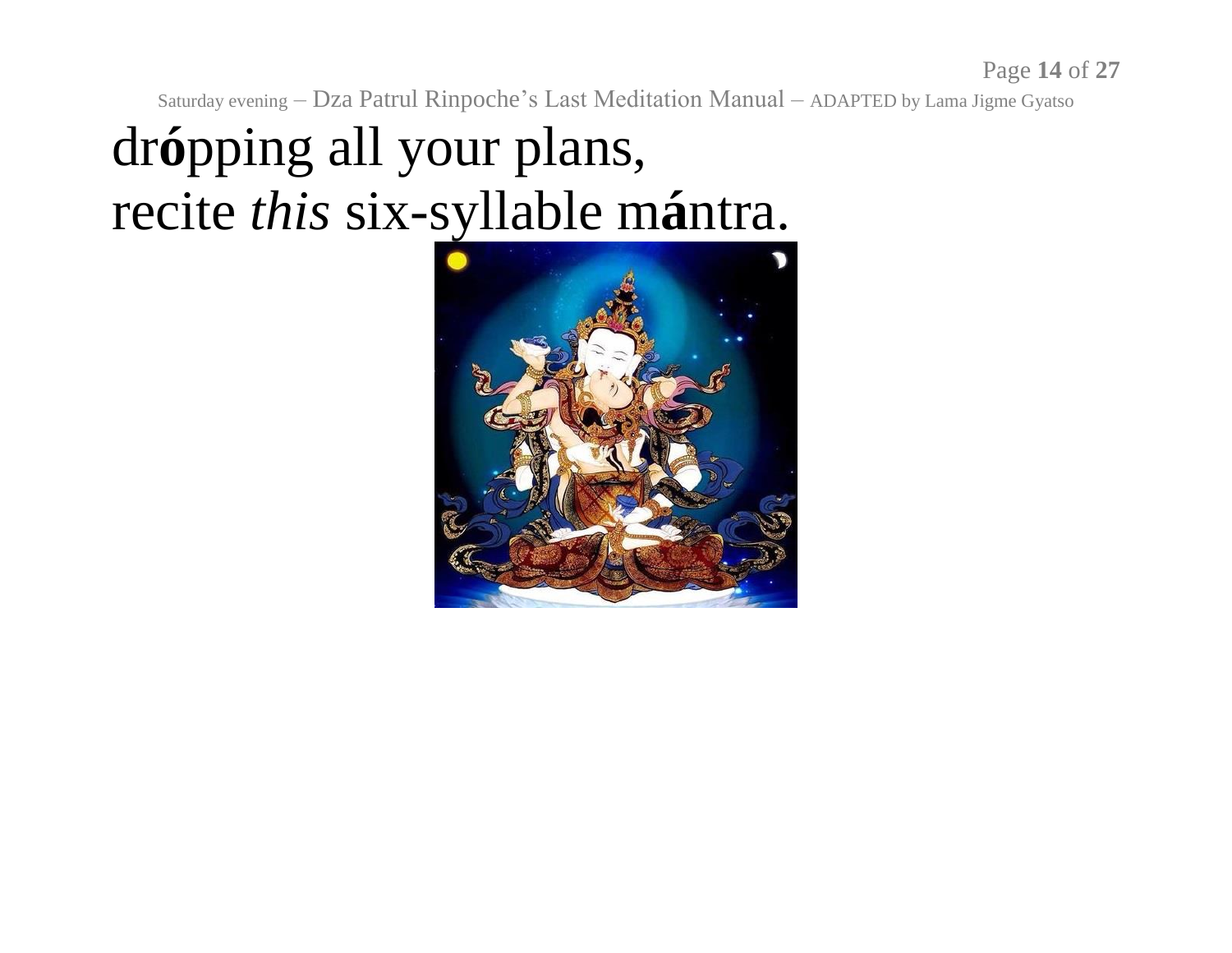*Seventieth passage The folly of greed*

Wh**á**t use is all you own? Property is just cl**í**nging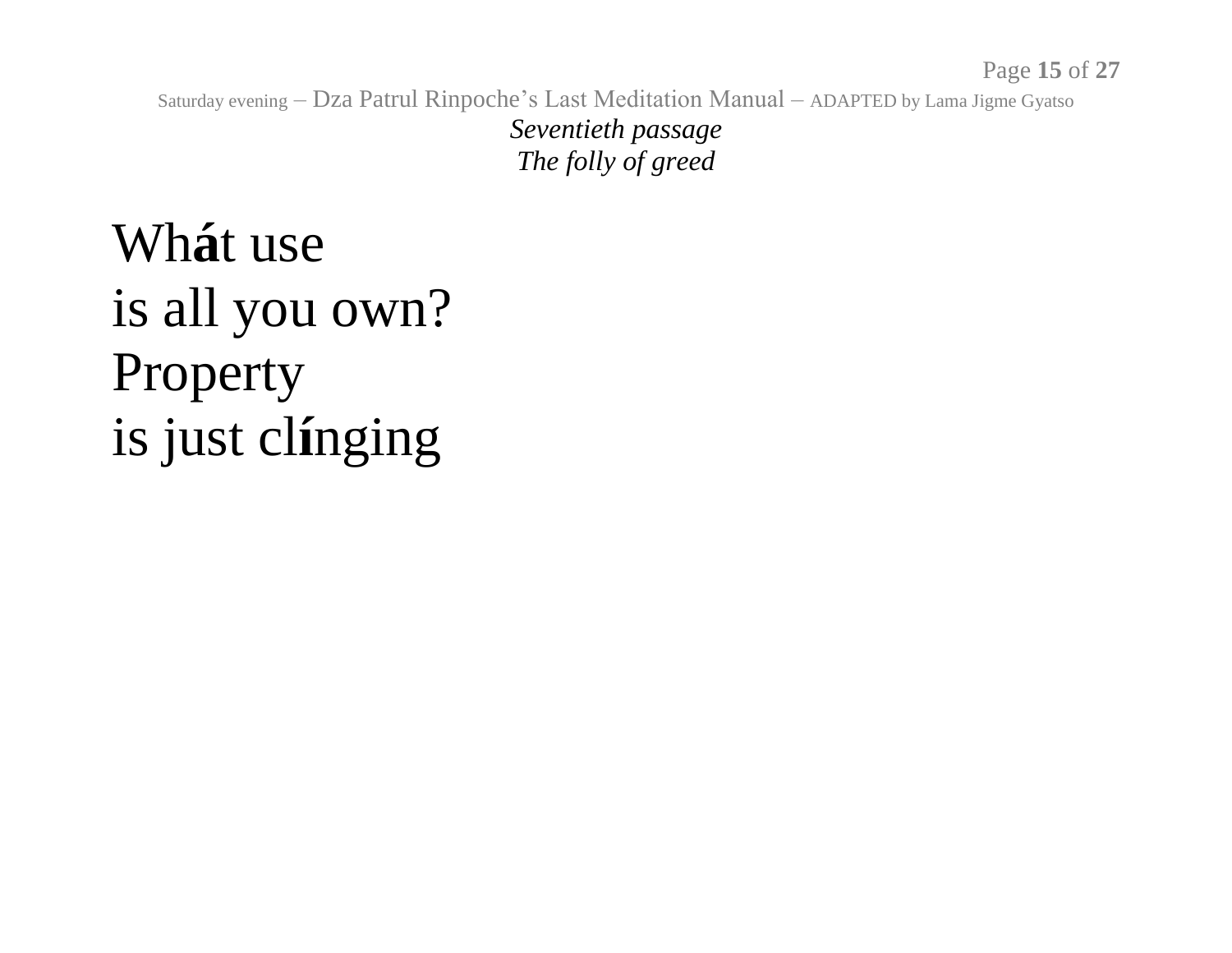Page **16** of **27**

Saturday evening – Dza Patrul Rinpoche's Last Meditation Manual – ADAPTED by Lama Jigme Gyatso

#### l**ó**ok how soon you *will* leave whatever you have got b**é**hind.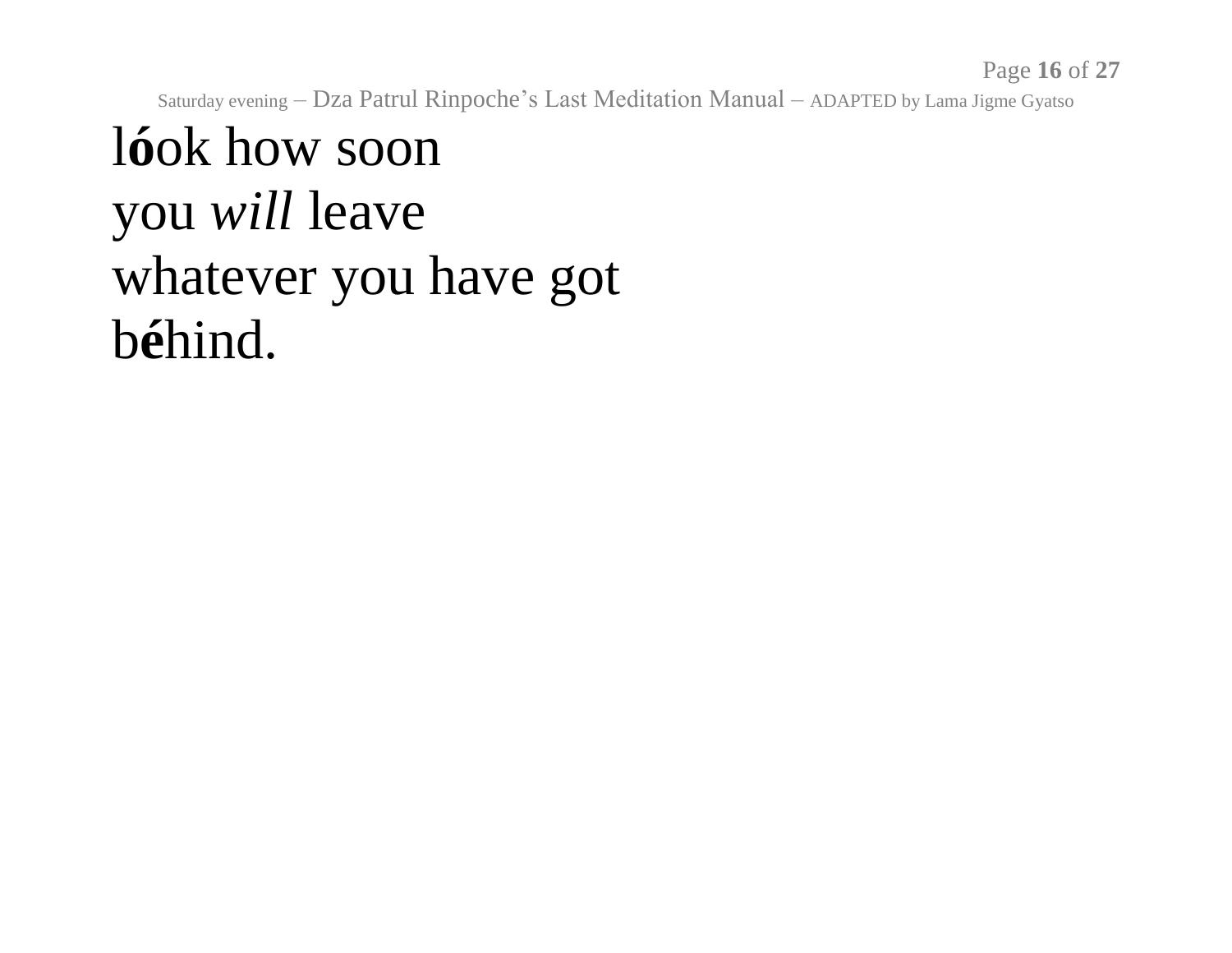Page **17** of **27**

Saturday evening – Dza Patrul Rinpoche's Last Meditation Manual – ADAPTED by Lama Jigme Gyatso

# n**ó**w you *had* better put an end to your possessive gr**á**sping;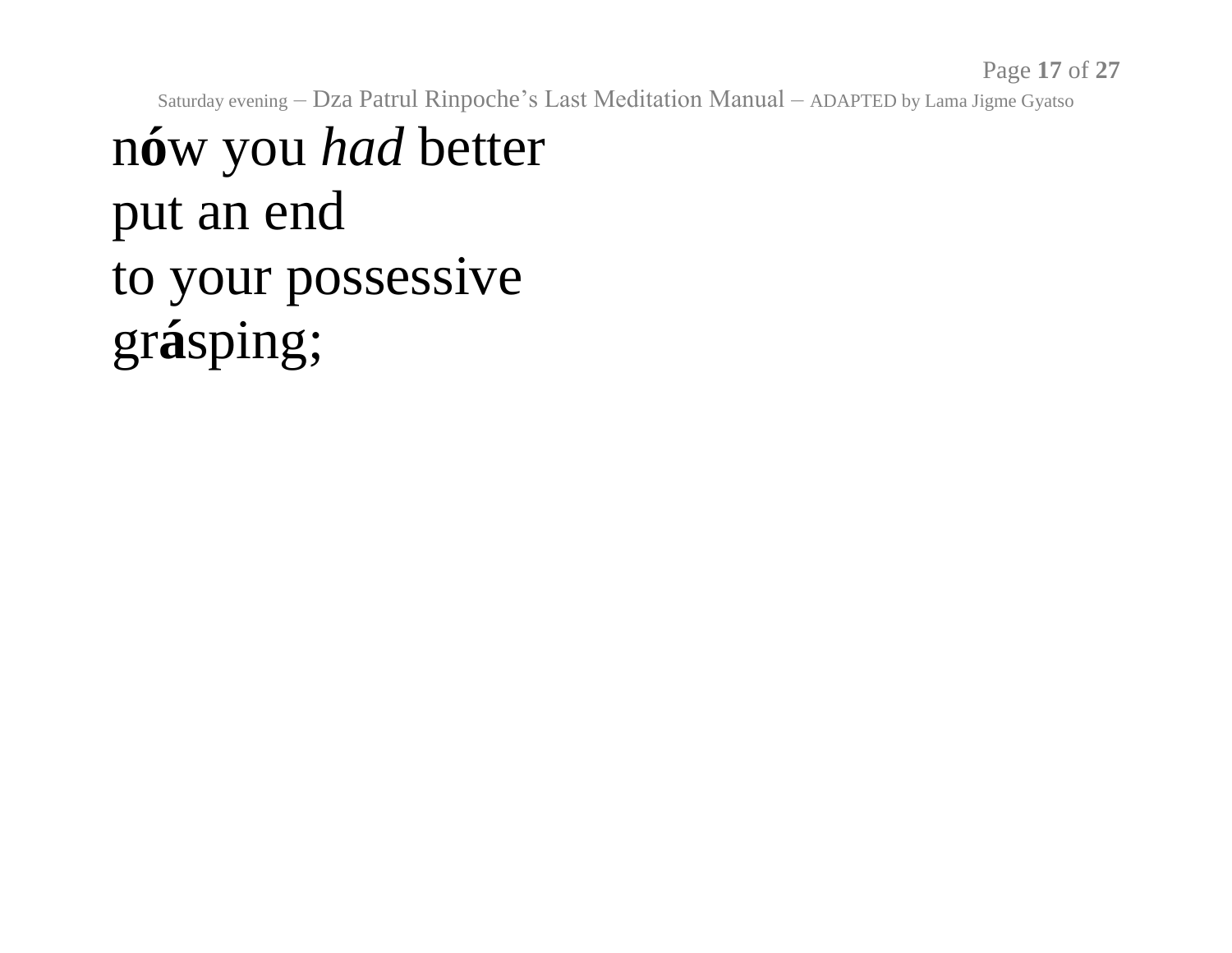Page **18** of **27**

Saturday evening – Dza Patrul Rinpoche's Last Meditation Manual – ADAPTED by Lama Jigme Gyatso

# c**é**asing to acquire and hoard things, recite *this* six-syllable m**á**ntra.

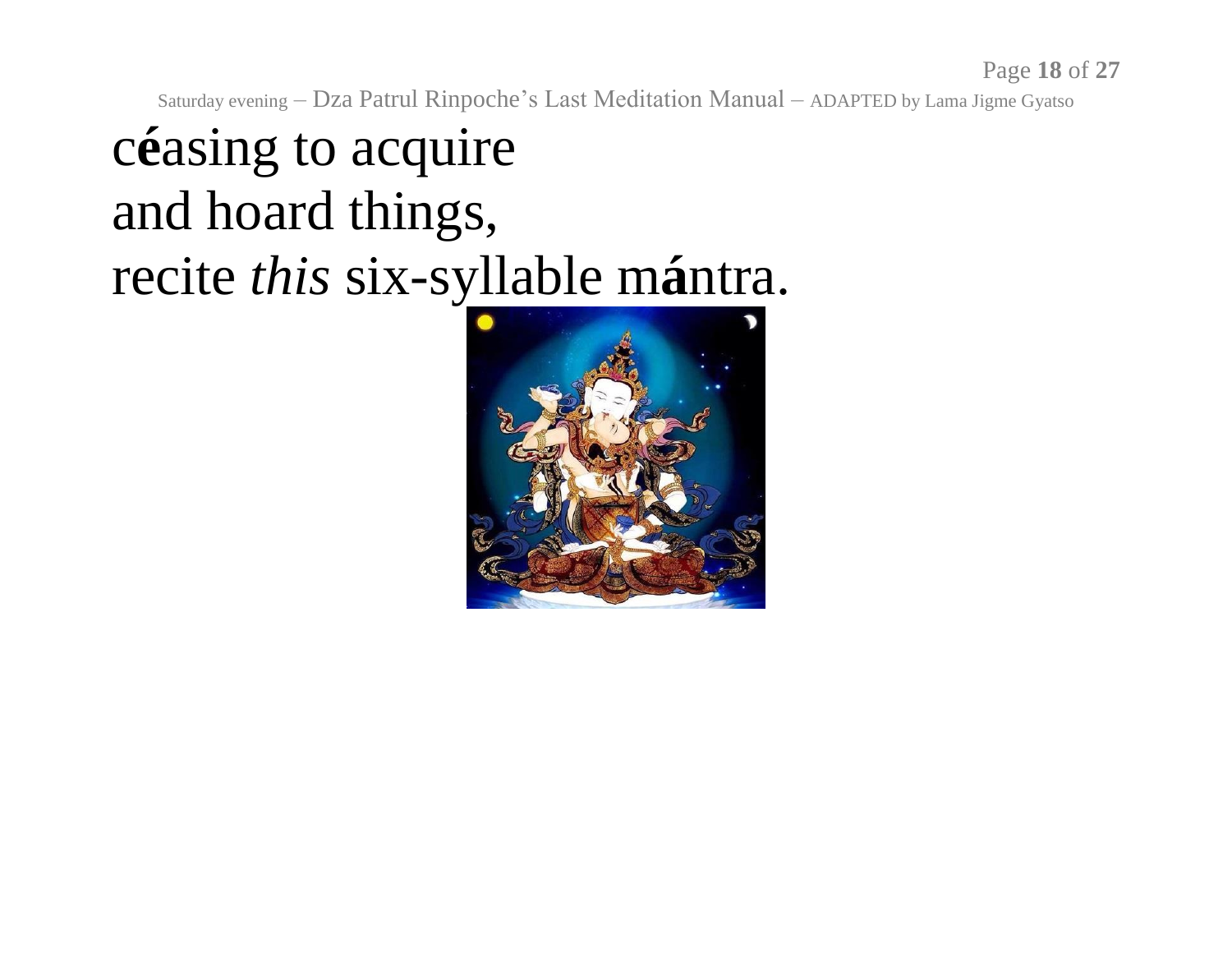*Seventy-first passage The folly of laziness*

# Wh**á**t use is all the time you *have* slept? It was all just spent in a st**ú**por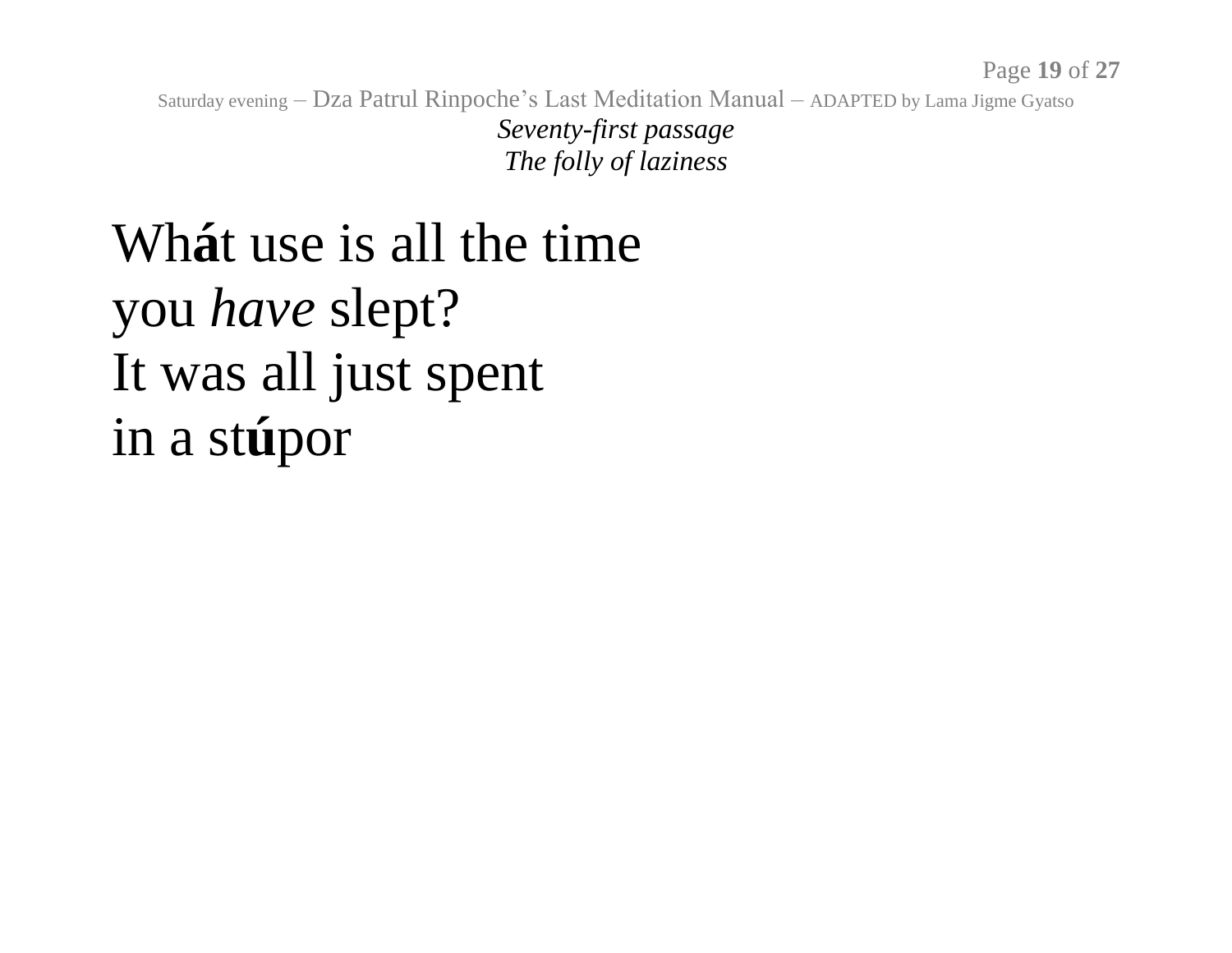Page **20** of **27**

Saturday evening – Dza Patrul Rinpoche's Last Meditation Manual – ADAPTED by Lama Jigme Gyatso

#### l**ó**ok how easily your life is running out in (*slothful*) ind**ó**lence.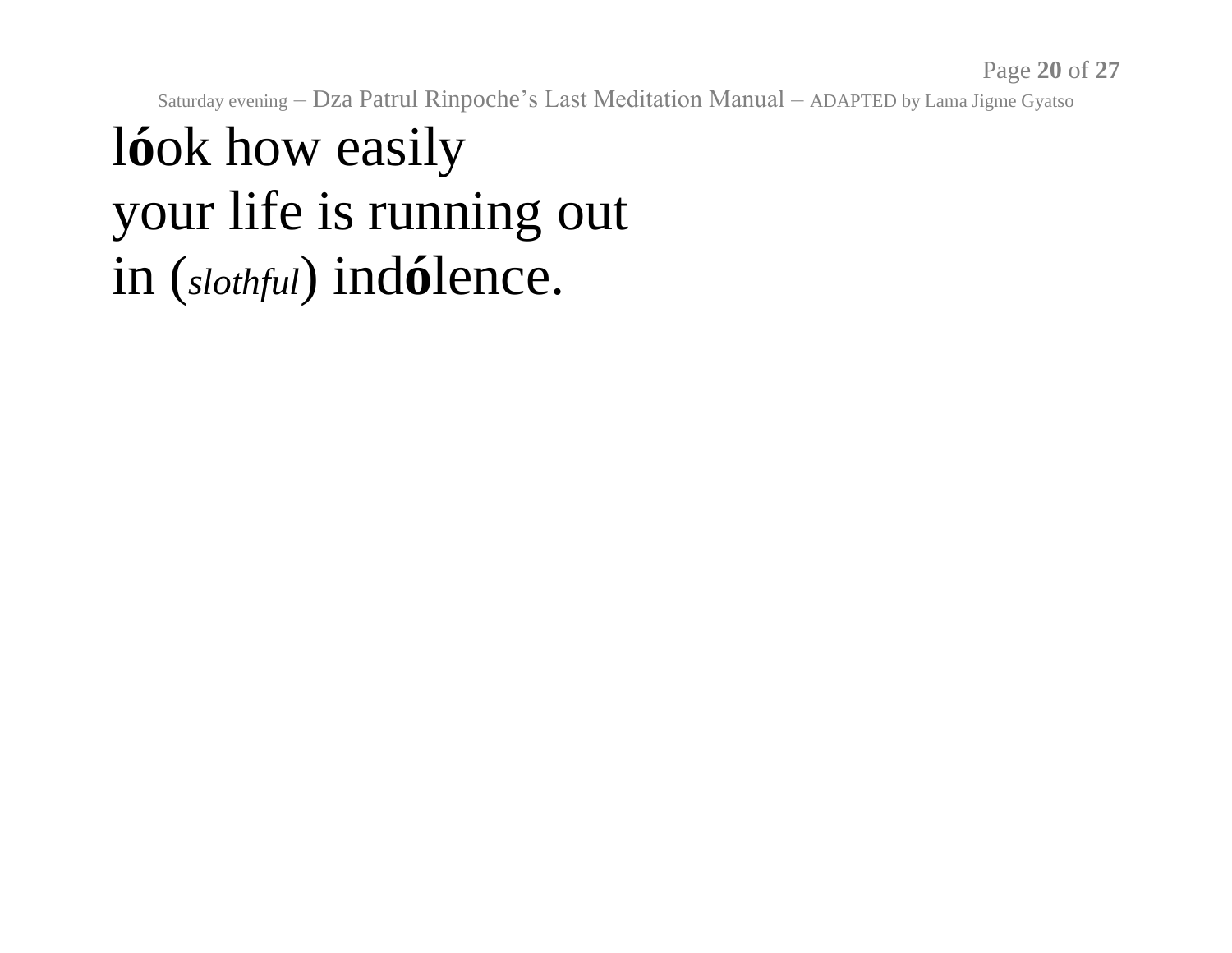# N**ó**w you *had* better start to exert yourself wholeheart**é**dly;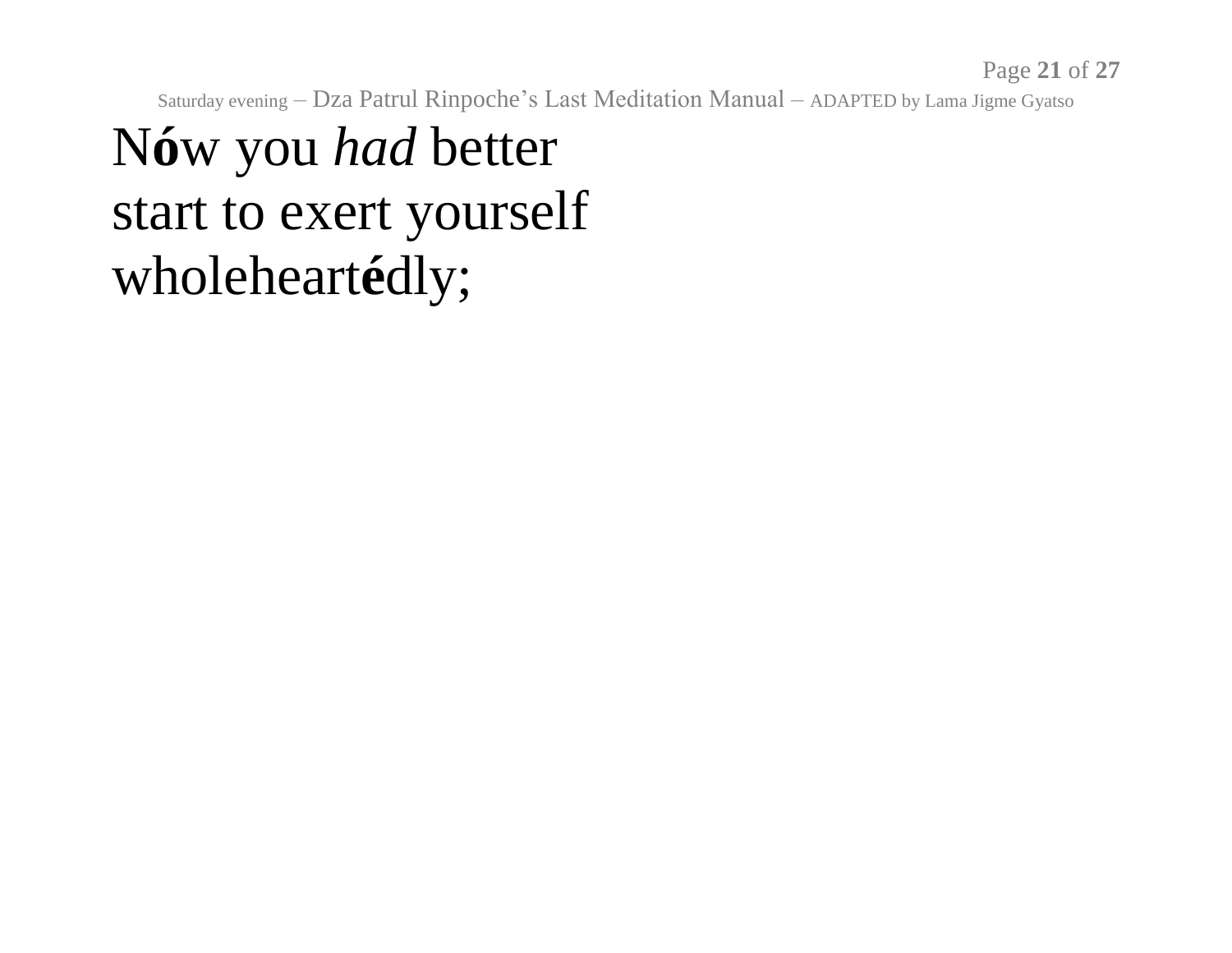Page **22** of **27**

Saturday evening – Dza Patrul Rinpoche's Last Meditation Manual – ADAPTED by Lama Jigme Gyatso

# d**á**y and night, spurning all distraction recite *this* six-syllable m**á**ntra.

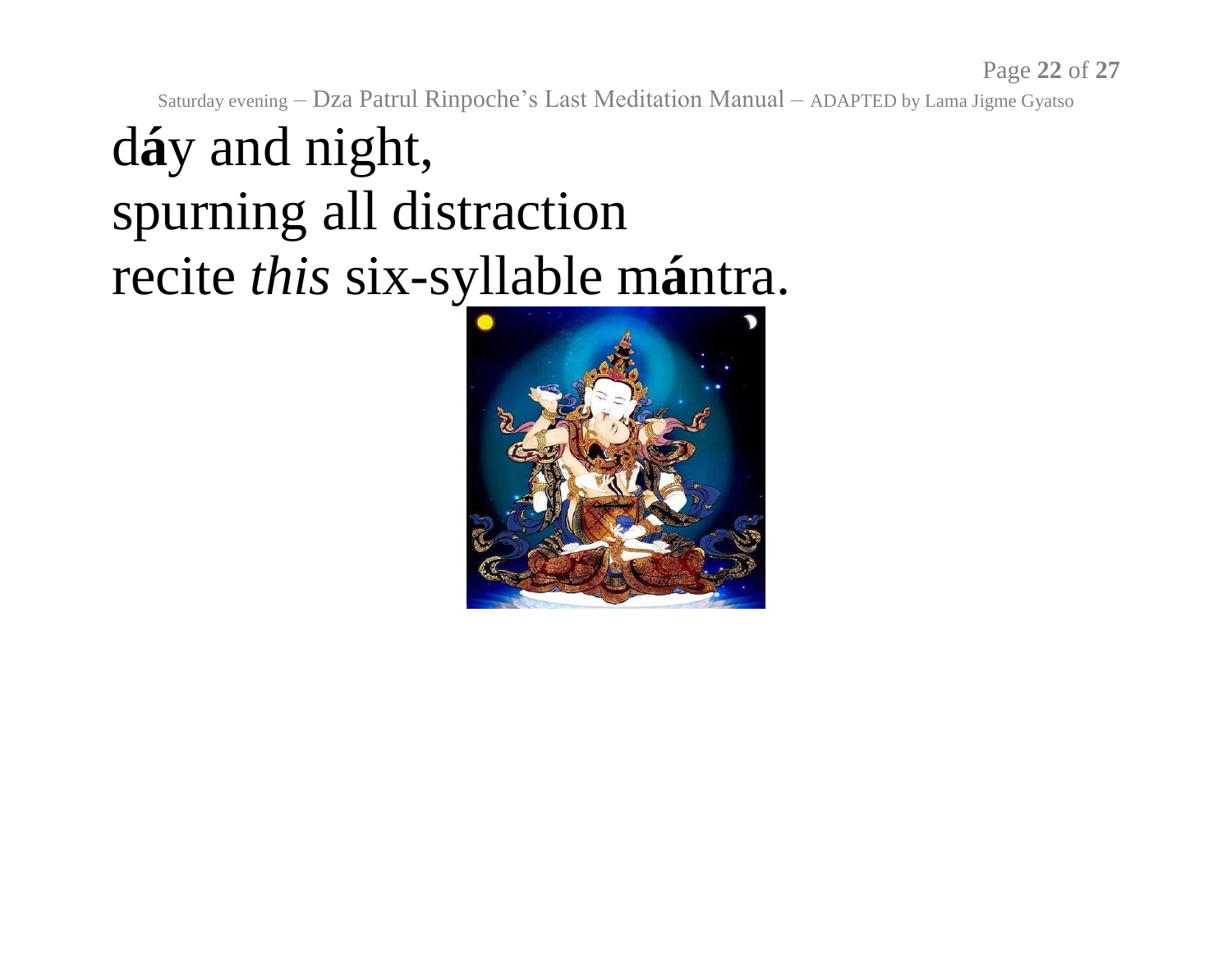*Seventy-second passage The folly of procrastination*

## Th**é**re is NO time, NO time! There is NO time t**ó** rest!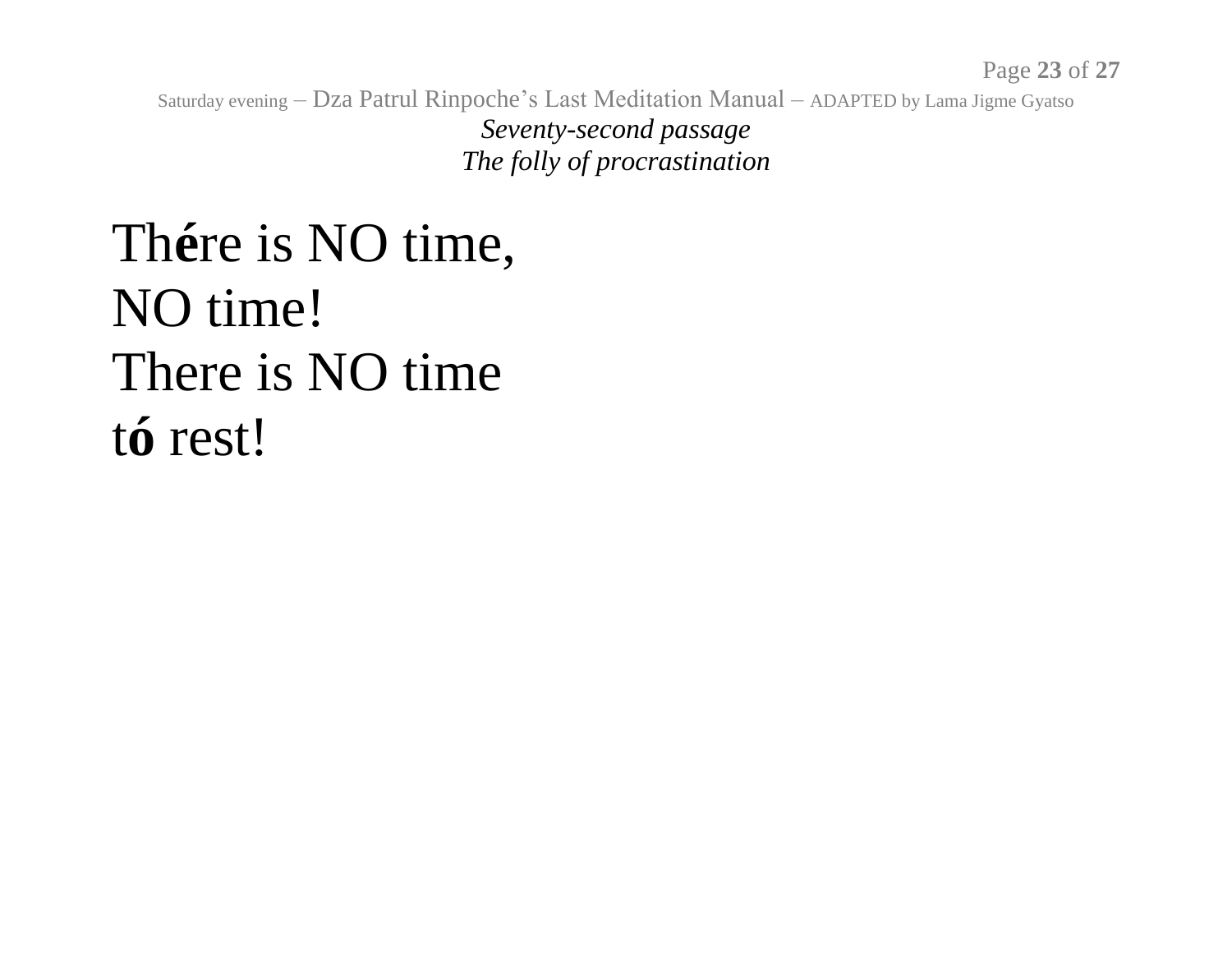Page **24** of **27**

Saturday evening – Dza Patrul Rinpoche's Last Meditation Manual – ADAPTED by Lama Jigme Gyatso

#### Wh**é**n suddenly death is upon you, what will yo**ú** do?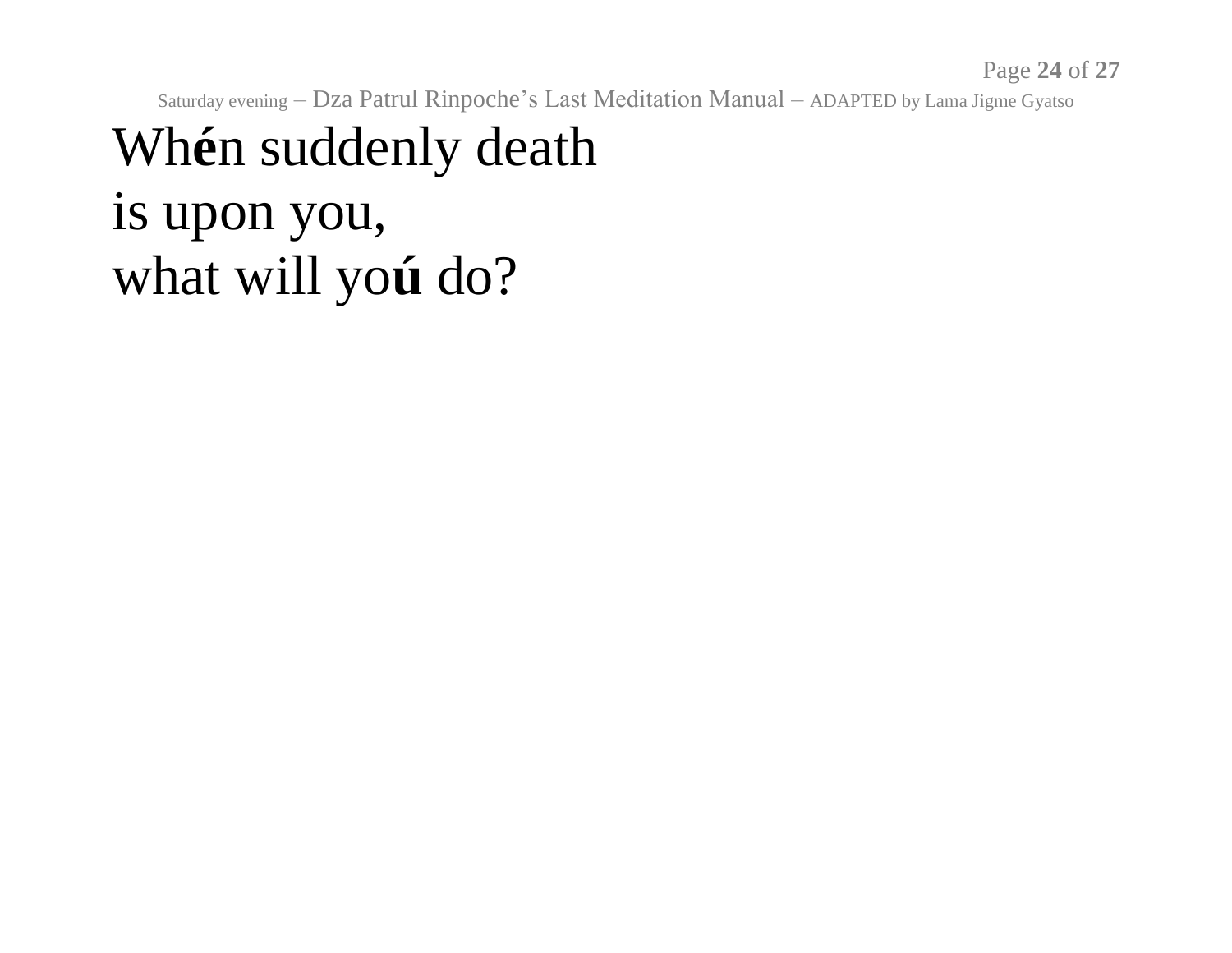Page **25** of **27**

Saturday evening – Dza Patrul Rinpoche's Last Meditation Manual – ADAPTED by Lama Jigme Gyatso

# N**ó**w you *had* better start practicing the sublime Dhar-ma right **á**way;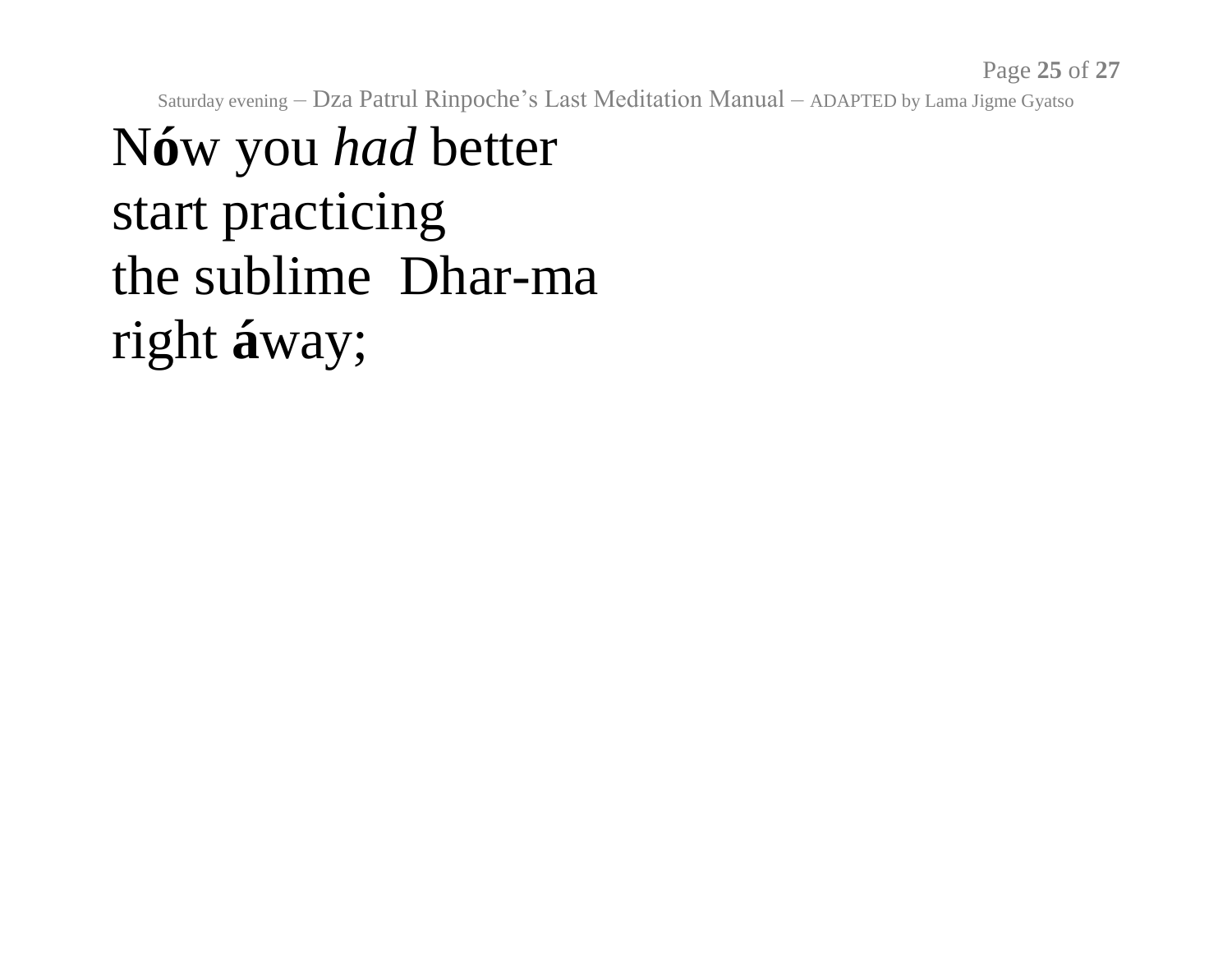# n**ó**w, quick, hurry recite *this* six-syllable m**á**ntra.